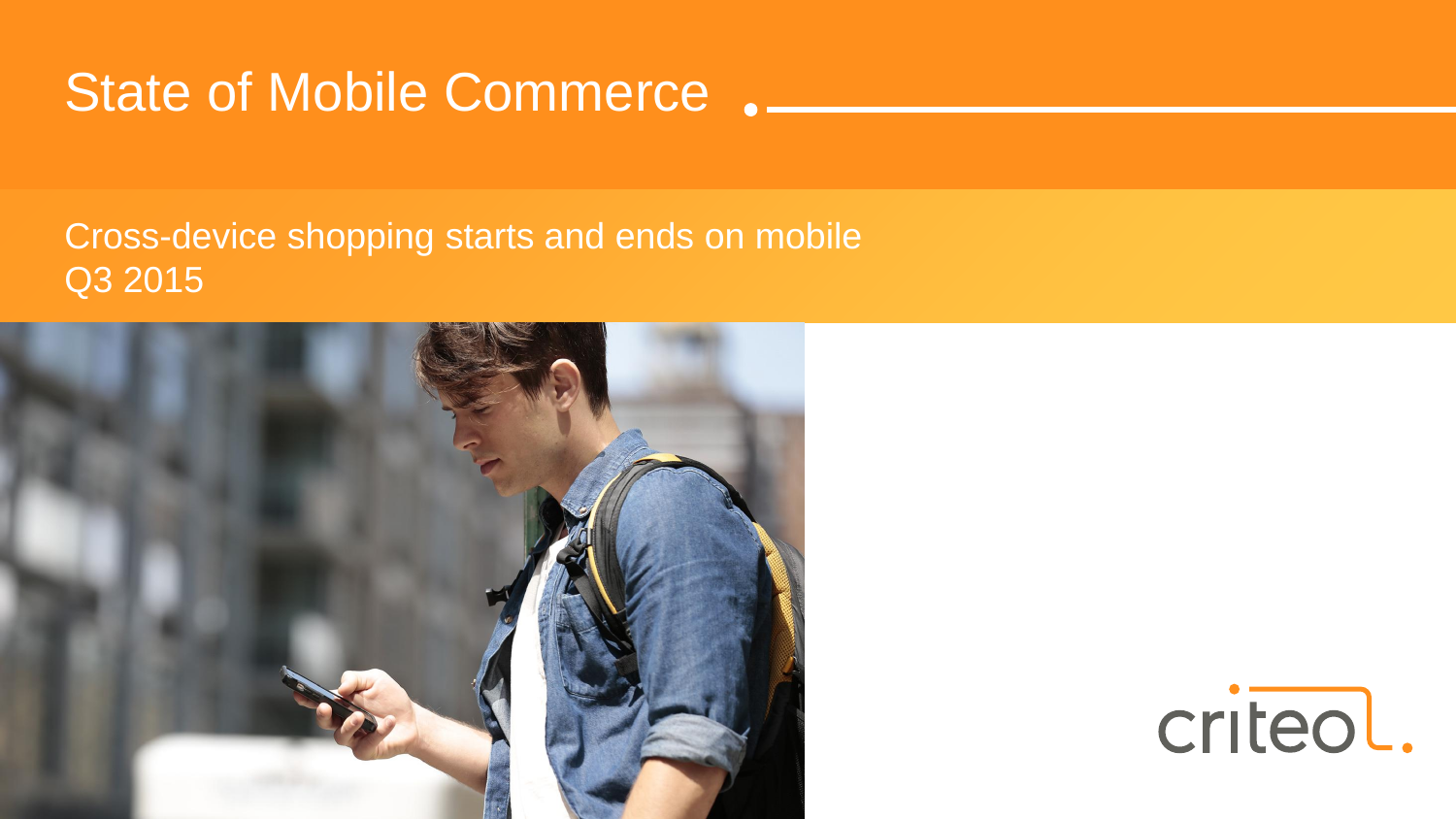

Criteo's analysis of shopping data from Q3 2015 demonstrates that smartphones are increasingly becoming the purchase device of choice in a multi-device world:

- **Mobile is becoming the preferred purchase device for cross device shoppers**: Almost half of all transactions now involve multiple devices. Cross-device purchasers are 38% more likely to complete the transaction on their mobile device than the average user.
- **Apps can be your highest performing channel**: Retailers focusing on apps are finding gold. Conversion rates on apps heavily outperform even the desktop.
- **Smartphones are the key for top quartile retailers**: Top quartile is now generating almost 45% of sales from mobile, mainly due to much better optimization of smartphone conversion rates.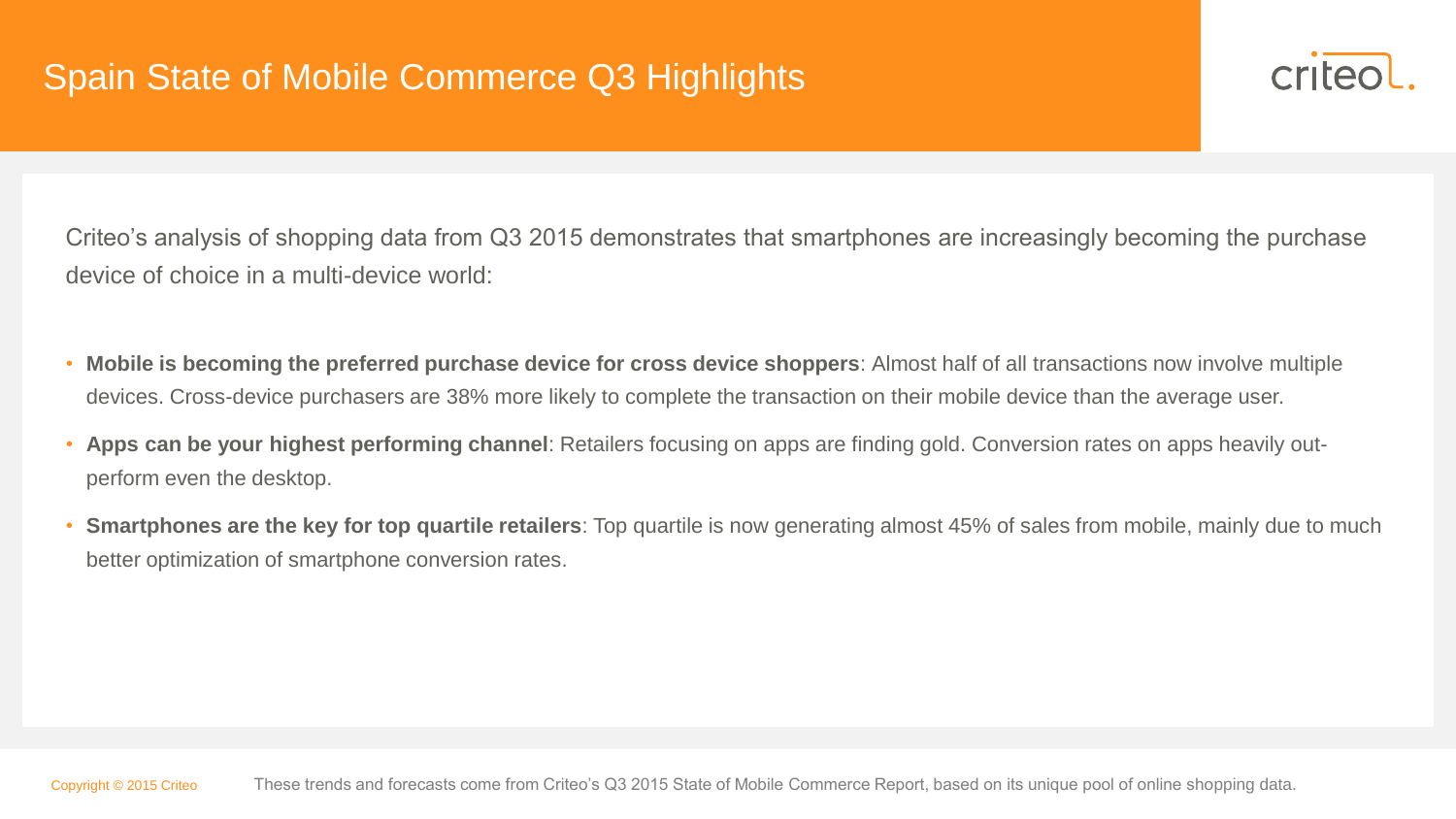Spain Mobile **Commerce Trends** 



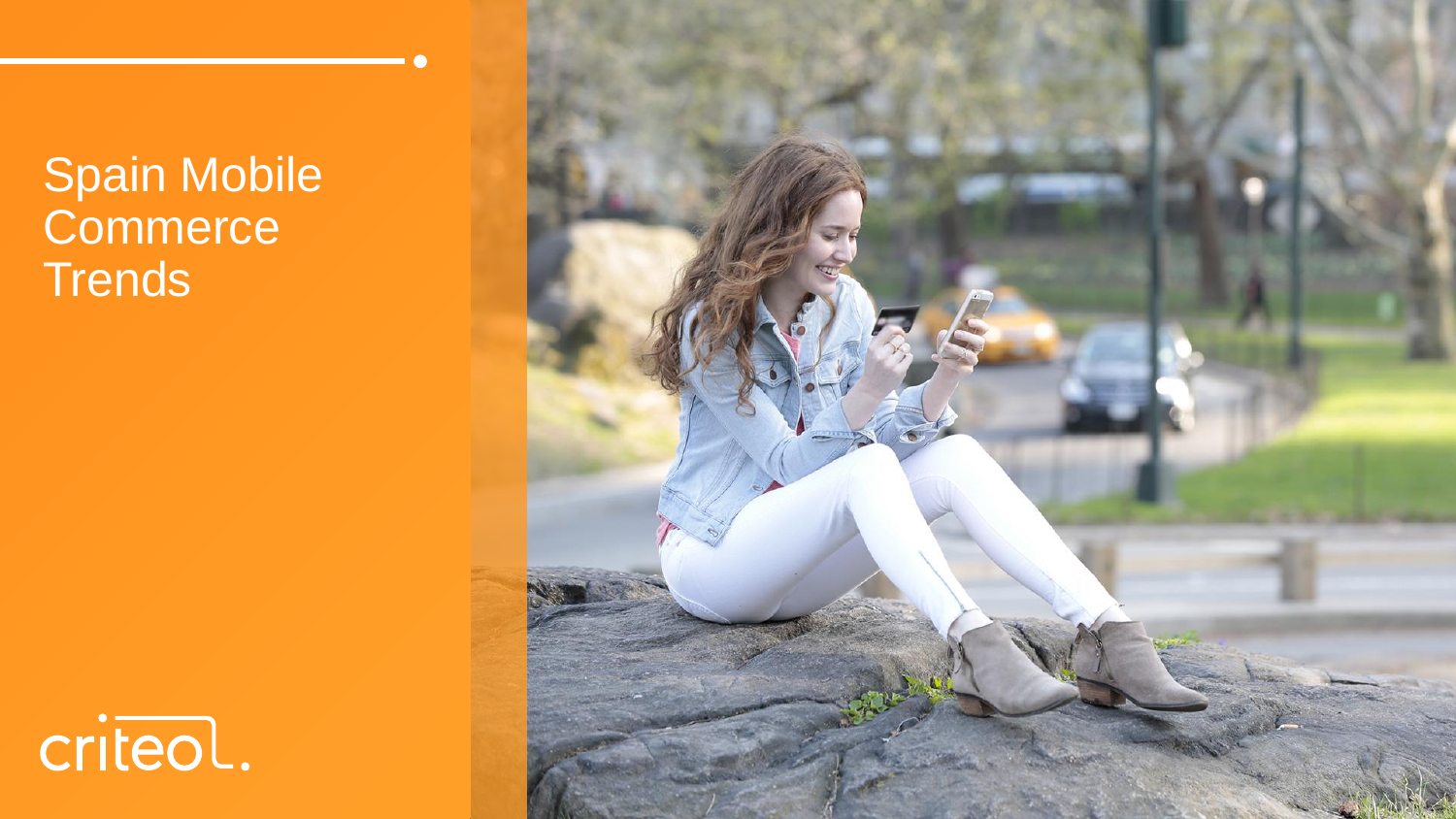

Mobile is becoming the preferred purchase device for cross-device shoppers



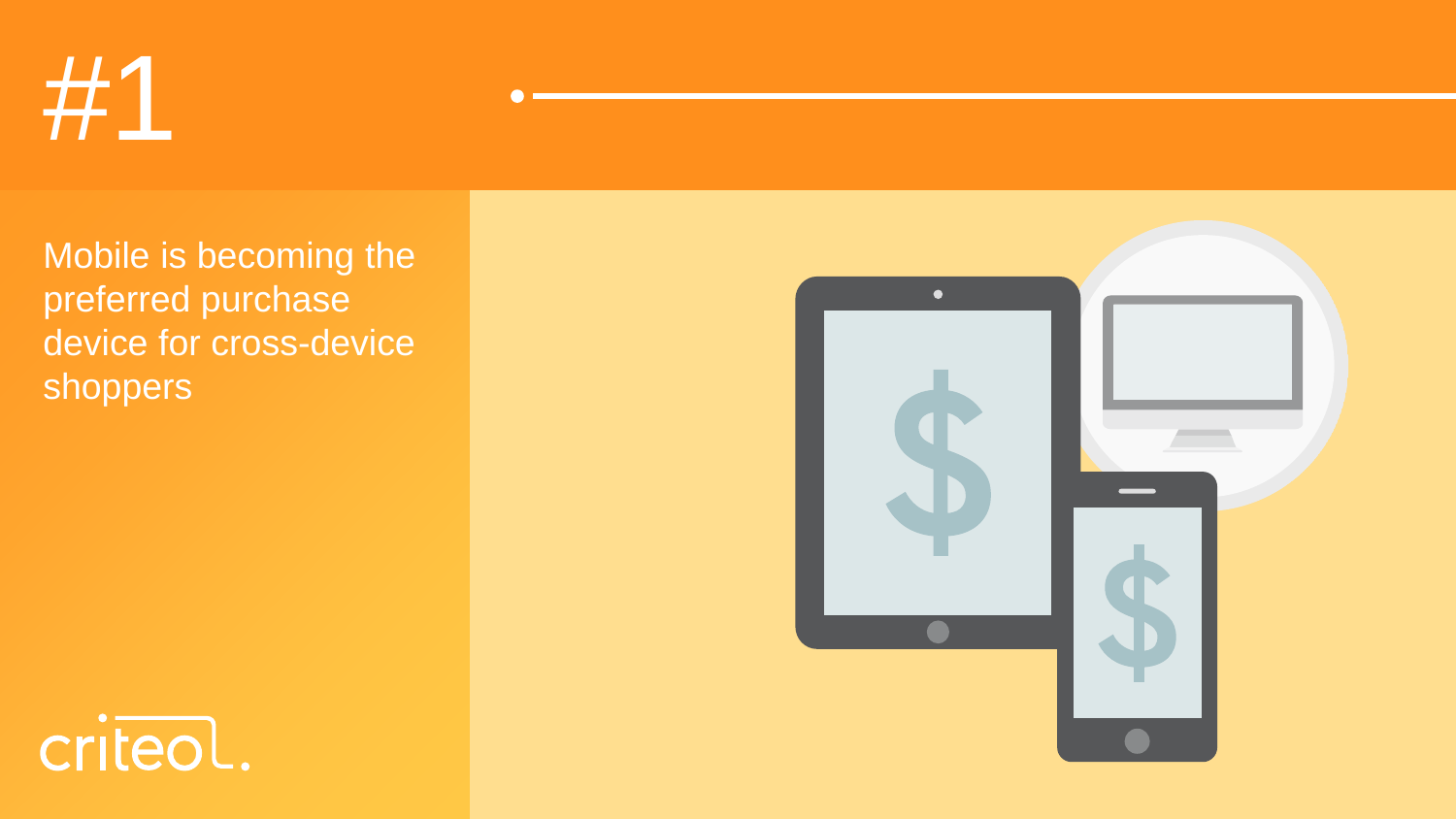## Almost 5 out of 10 purchases now involve multiple devices\*

Cross-device shopping is the new normal.

Retailers need to redesign their online buying experience to reflect the fact that almost half of users visit them using multiple devices in the days leading up to purchase.

For purchases completed on laptops & desktops, 47% of buyers used at least one additional devices to visit the same retailer prior to purchase.

On mobile, 45-49% of buyers used an additional device prior to purchasing on their mobile.

crited

#### Spain Cross-Device Share of eCommerce Transactions

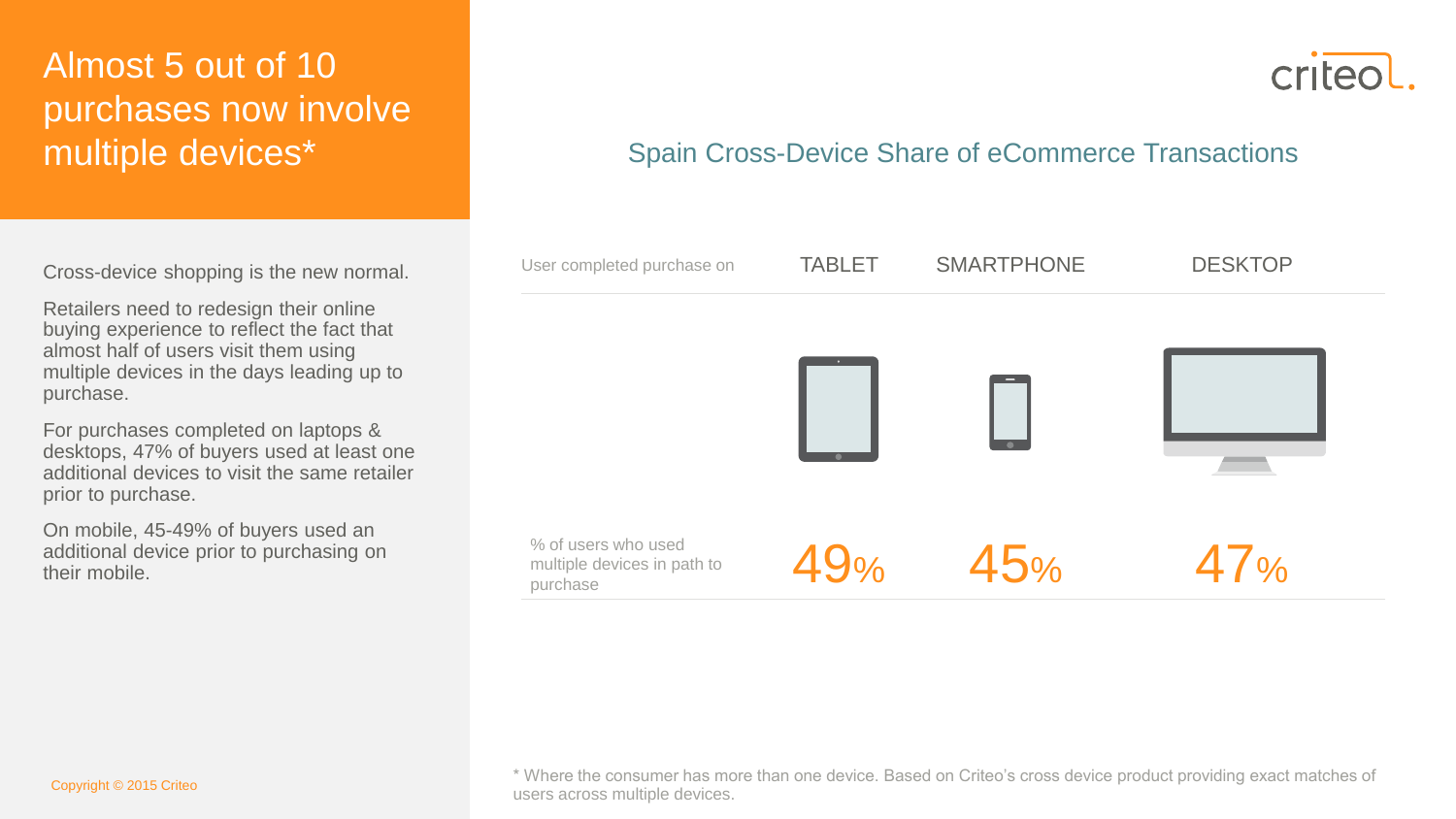## Mobile is becoming the purchase device for cross-device shoppers

Cross-device purchasers are 38% more likely to use their mobile to complete a transaction than the average.

What does this mean? Increasingly consumers are browsing on one device – perhaps a work PC or home laptop – and then finalizing that transaction when they have their mobile in front of them.

The idea that the mobile is just a research device is simply wrong.

We expect the fraction of cross device transactions completed on mobile to grow fast as shoppers get more and more comfortable with completing purchases while on the go.



#### Mobile Share of Transactions Q3 2015



\* Where the consumer has more than one device. Based on Criteo's cross device product providing exact matches of users across multiple devices. Copyright © 2015 Criteo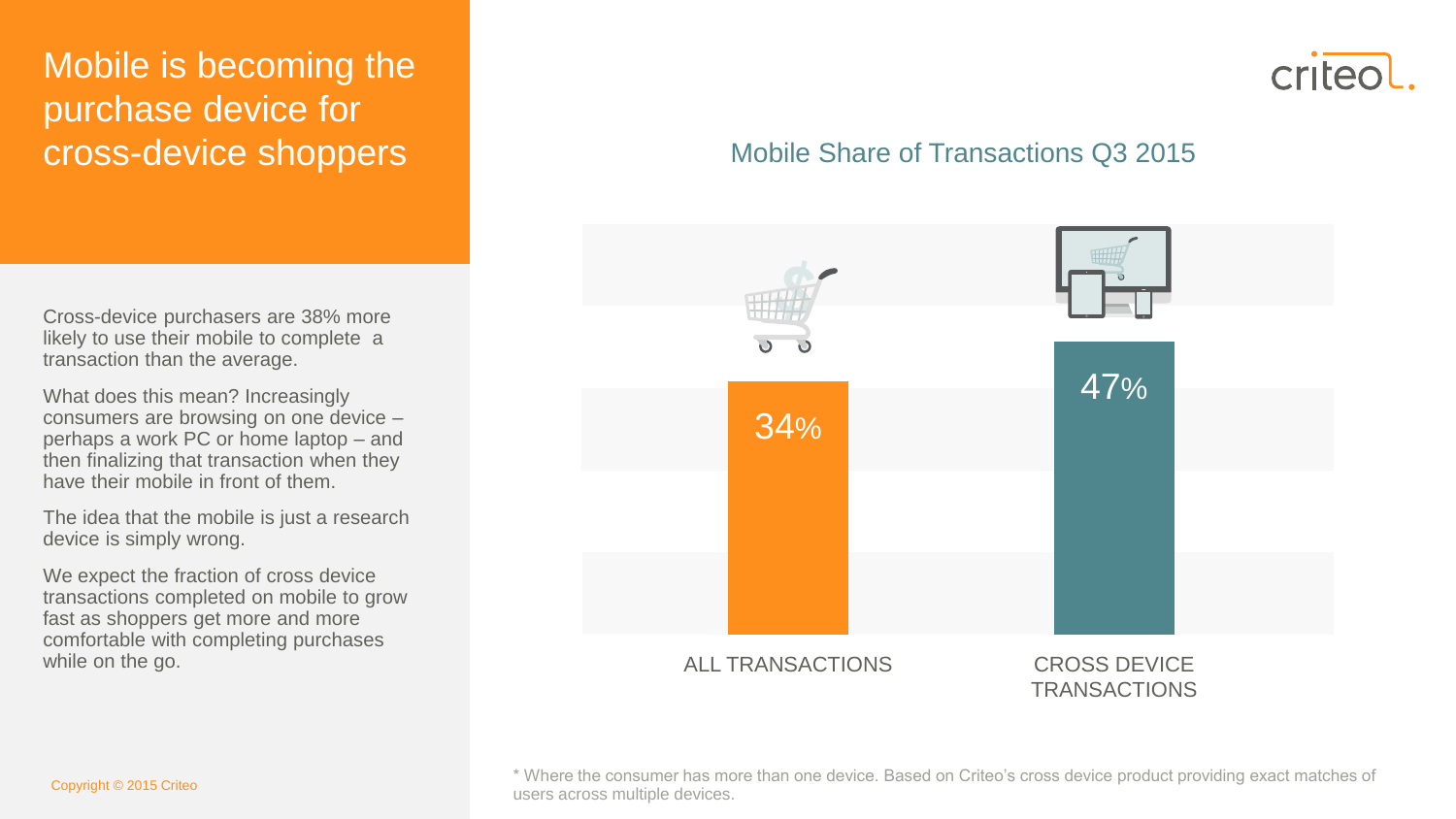## 4 in 10 desktop sales now involve mobile prior to purchase

criteo

#### Devices used to visit retail site prior to purchase

PURCHASED ON DESKTOP DESKTOP ONLY 16% 27% 57% MOBILE AND DESKTOP MOBILE **ONLY** 

Mobile is omnipresent in the customer's path to purchase.

Significant amount of cross device transactions involve some mobile research prior to the purchase event – 43% of desktop transactions involve browsing through at least a mobile prior to purchase.

That means for a single retailer, shoppers are visiting the retailer's desktop and mobile browser sites when researching and making a purchase.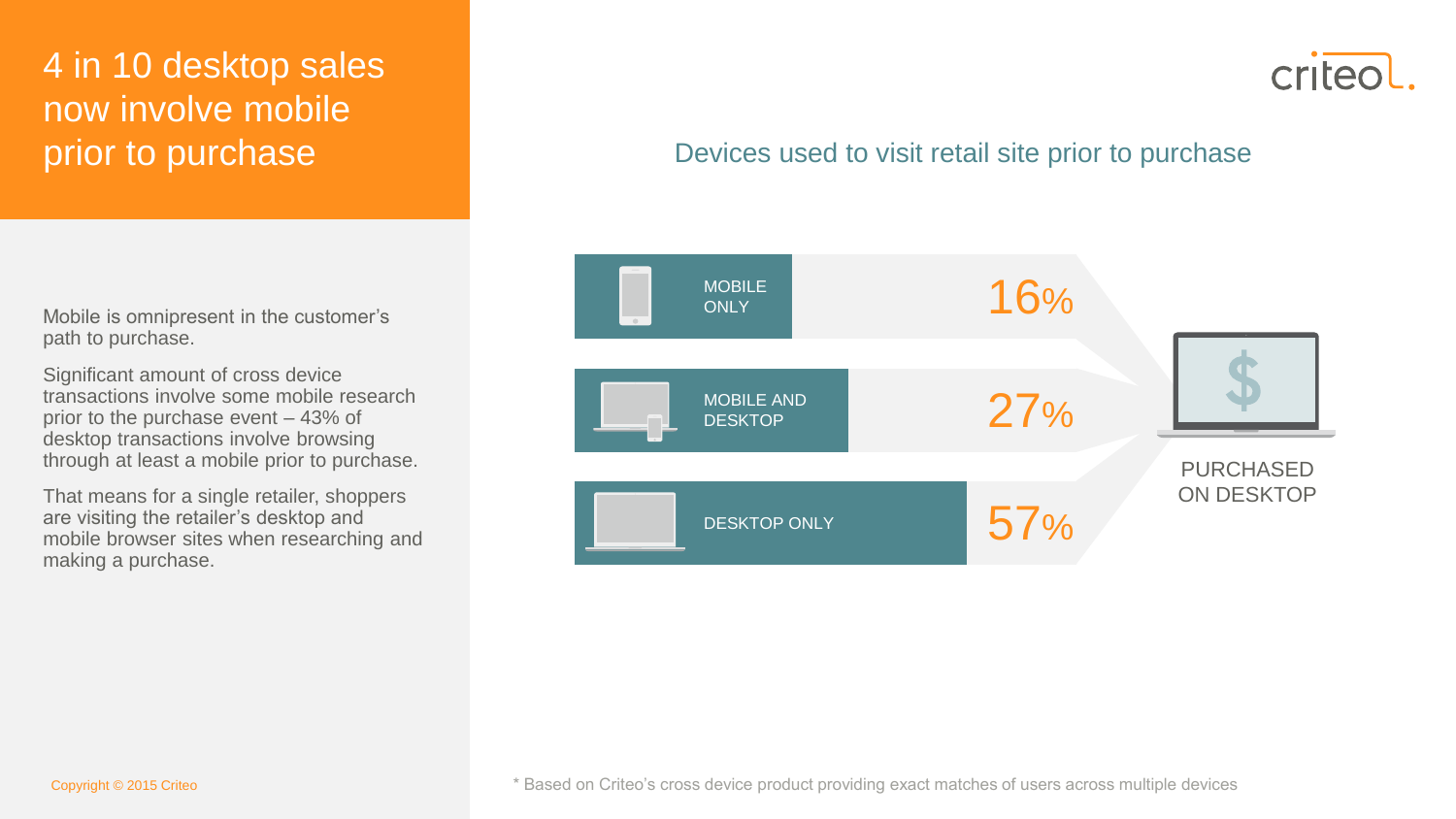

Apps can be your highest performing channel



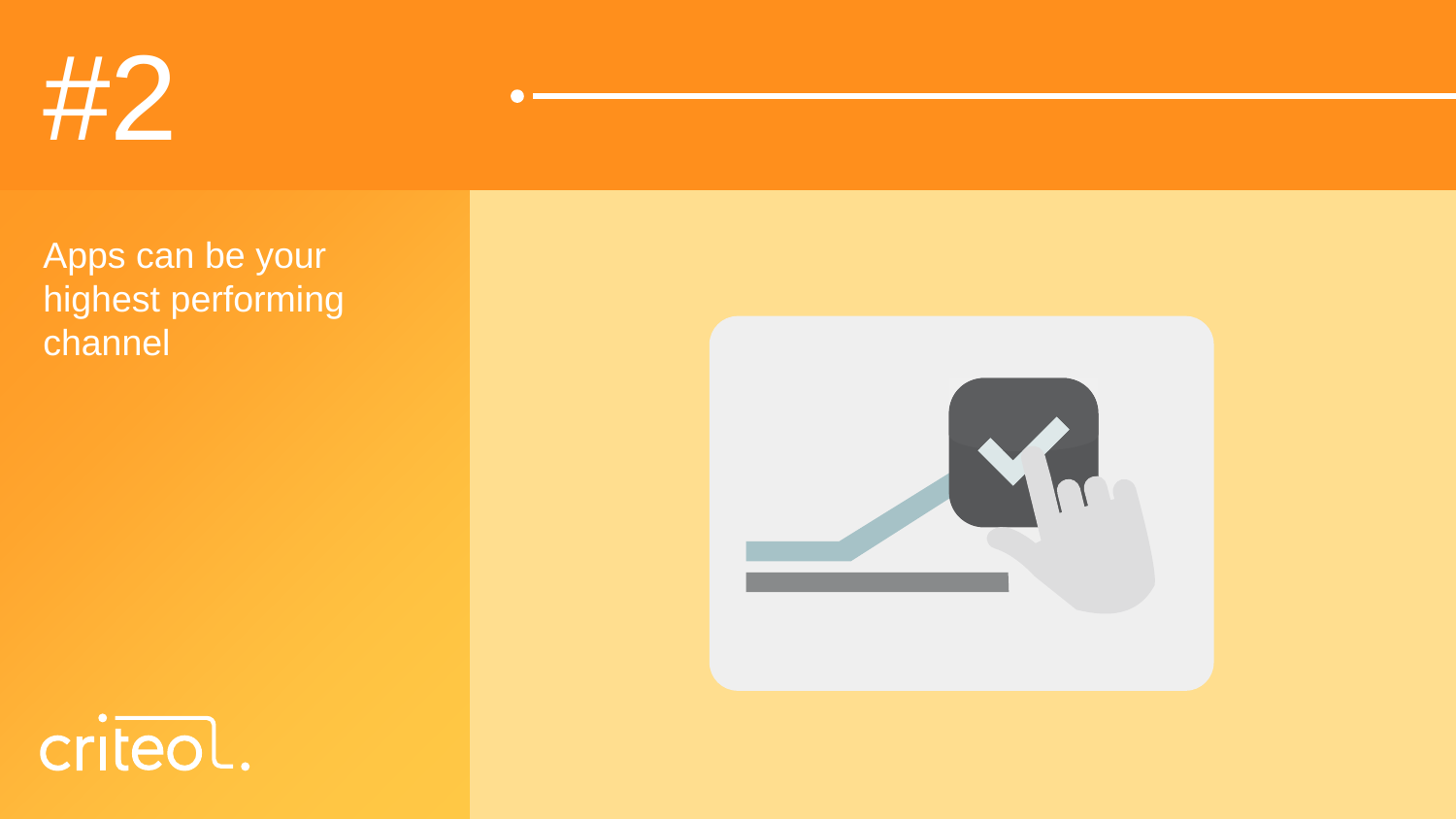Apps now generate at least half of all mobile sales for retailers who have made their app experience a priority\*

Retailers who have prioritized their mobile app experience as a key revenue driver see significant share of transactions via their app.

For these retailers, apps generate 58% of all mobile revenue.

Travel is slightly less at 49% of mobile transactions.

It is important to note that many retailers have not made this investment in apps, in which case sales from apps are often negligible.

criteol

#### Average App vs. Mobile Browser Share of Mobile Transactions for a Single Retailer

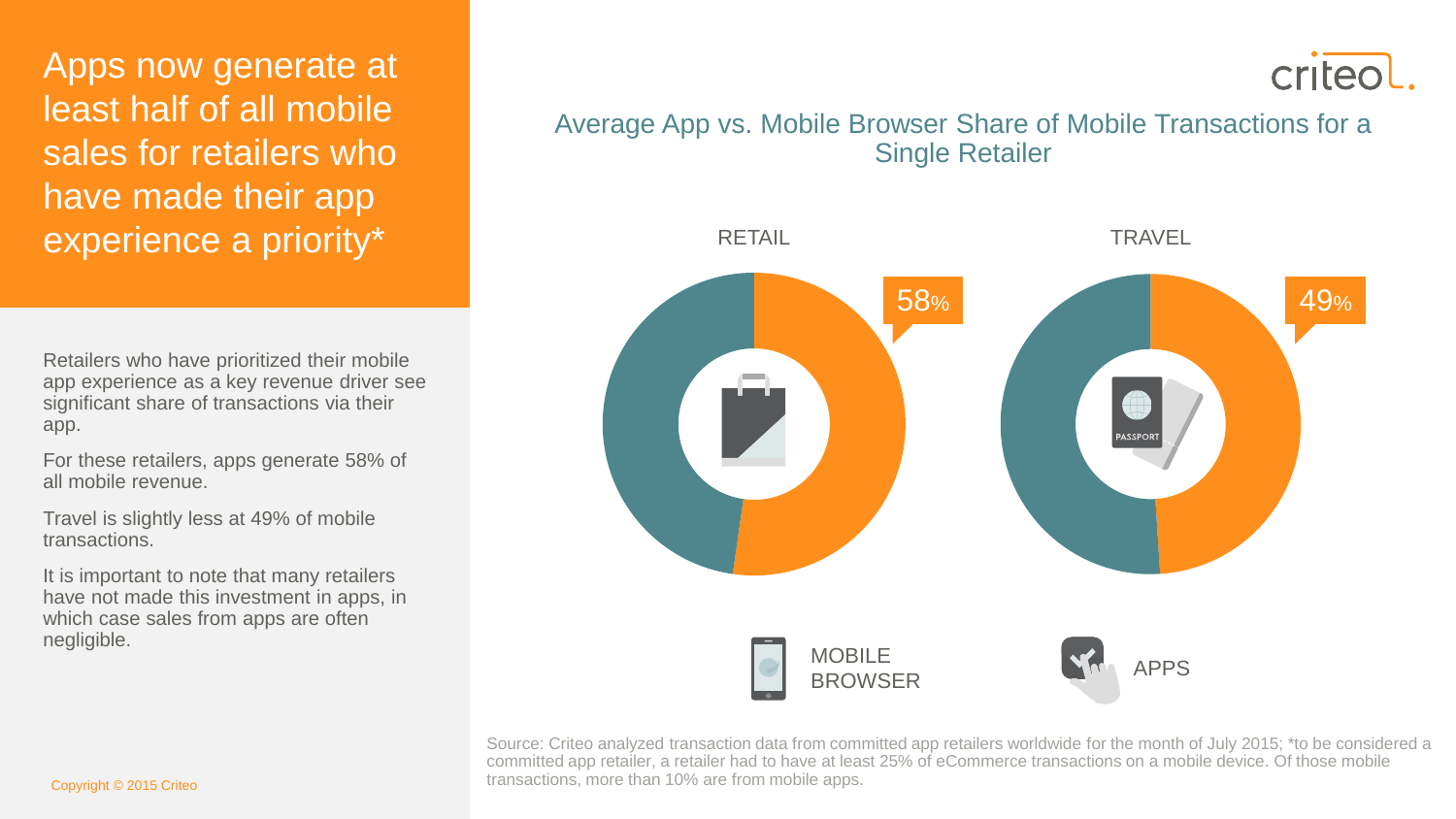## Apps convert visits to sales better than the desktop site

Apps convert at a higher rate than mobile browser – by a factor of 3.7x in the case of retail.

More remarkably, apps convert twice as high as the desktop for retail, and 1.6x higher than the desktop for travel.

In other words, apps are a better consumer experience than any other technology.

#### Mobile Retail Conversion Rates for Committed App Retailers\*

criteol

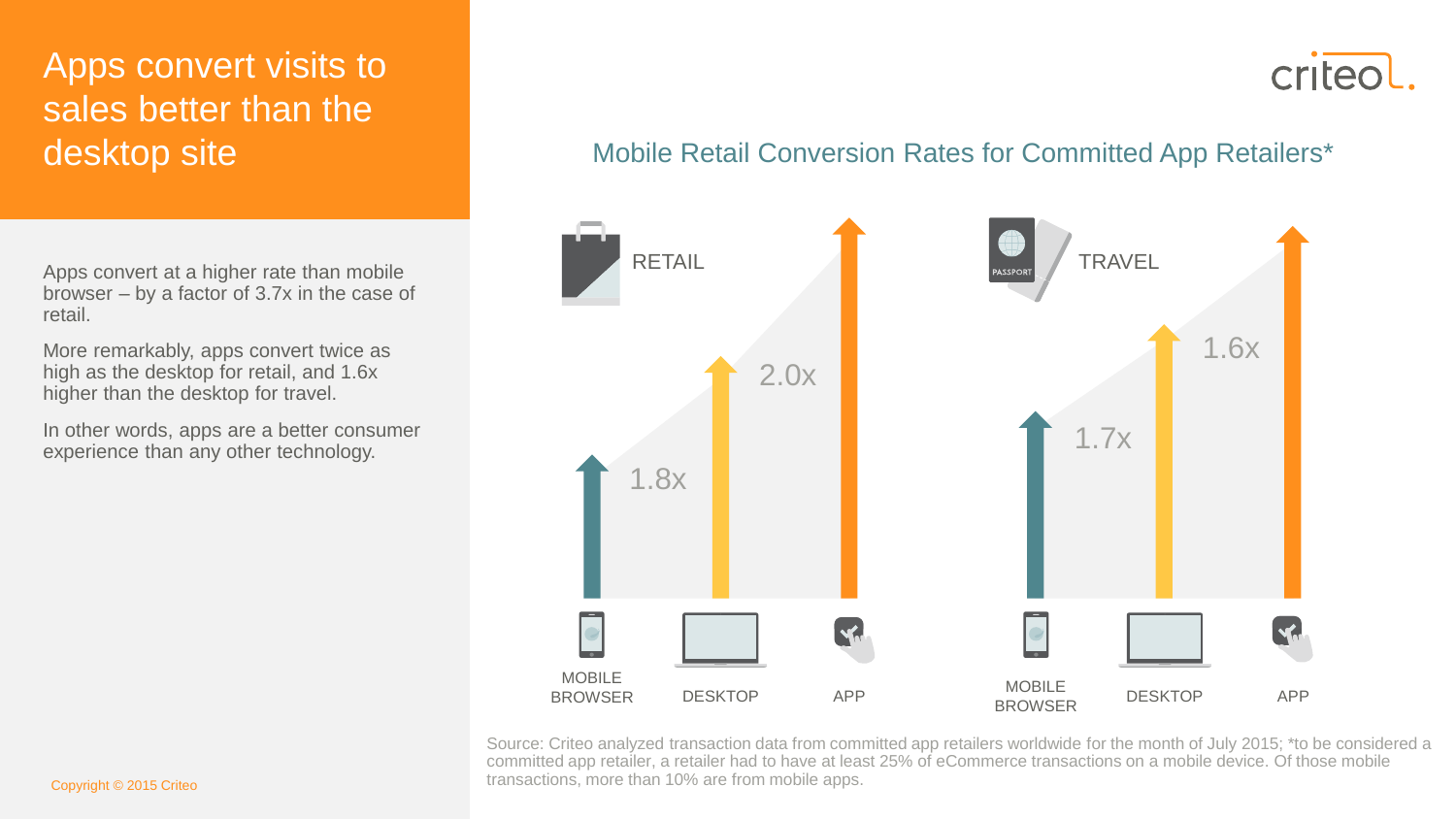Apps work because they make browsing products fun, and buying them easy

Apps deliver a 3.7x higher conversion rate than mobile browser.

This is driven by two main factors:

Browsing products is easy and fun on apps. The mobile app experience is perfect for swiping through visually appealing images. As a result, the average user sees 14 products via the app, vs. 4 products on the browser. Also, an app user is 2.4 times as likely to add products into the basket.

It is also easier to complete a purchase, leading to a purchase rate that is 1.6x higher than via the mobile browser.



criteo

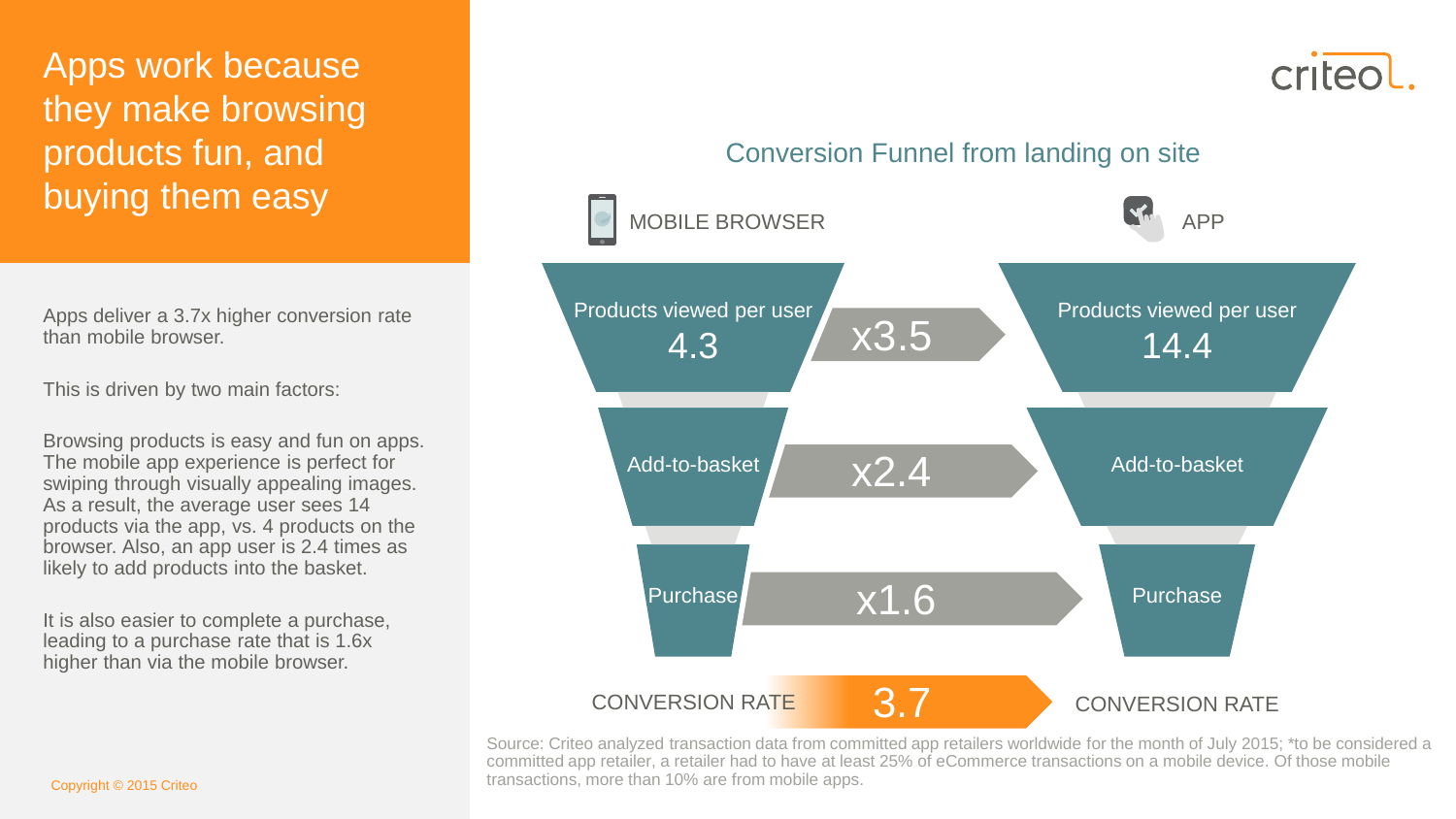## Customer spend per transaction is bigger with apps than on the desktop

Historically mobile has been considered to have a low basket size compared to the desktop. For mobile apps, this is not the case.

Order value per transaction for apps is higher than desktop and mobile browser - \$116 on app compared to \$100 on desktop and \$91 on mobile browser. In other words, customers are spending more per transaction through the app than when using the full-screen desktop experience.

Even on mobile browser the transaction size is only 9% smaller than on the desktop.

## criteol

#### Mobile Order Values Compared to \$100 Spent on the Desktop for Committed App Retailers\*

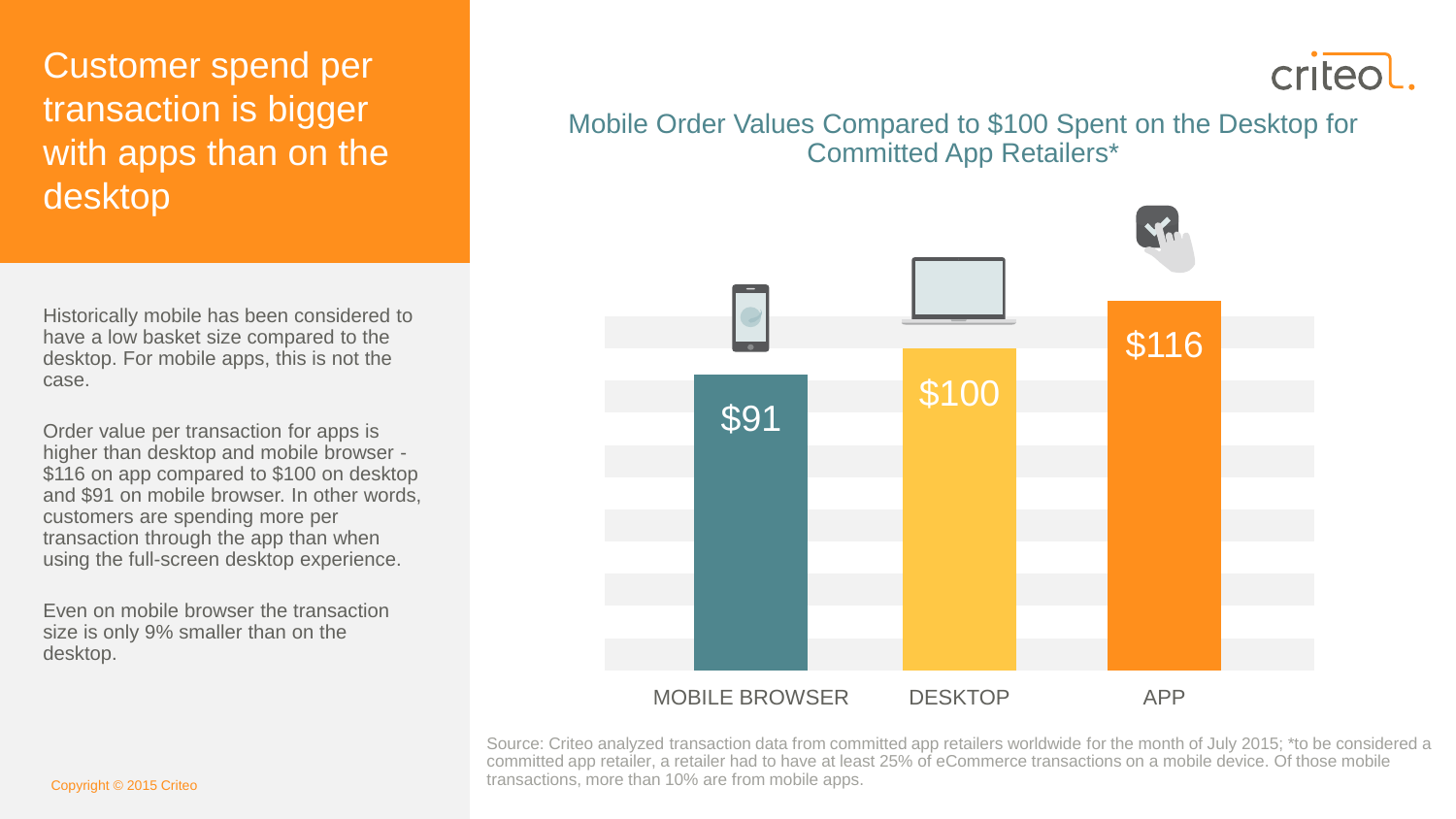

Smartphones are the key for top quartile retailers



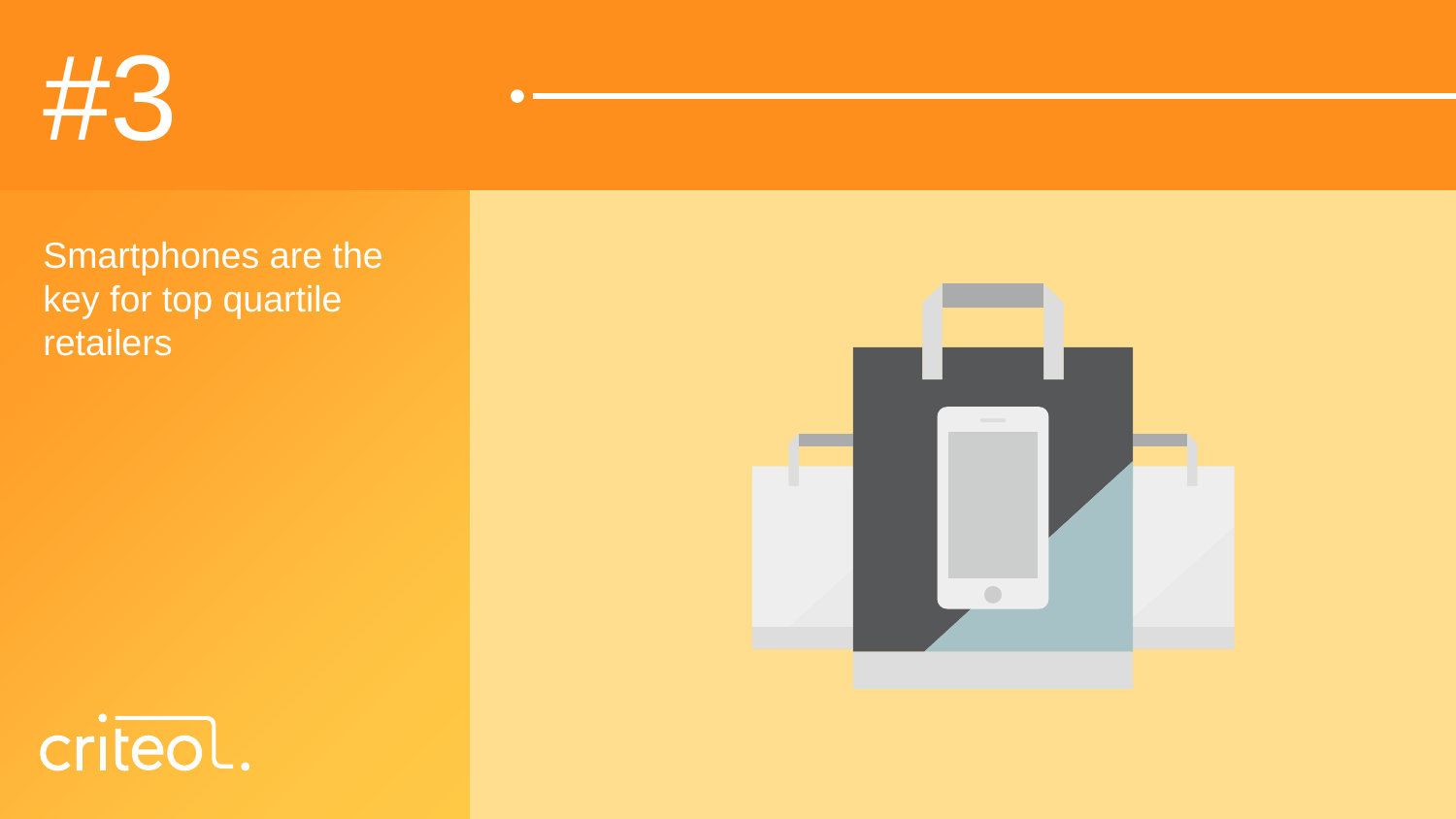Top quartile retailers are growing mobile almost twice as fast as the average

Over the last three quarters, mobile commerce has grown fast in Spain.

The average retailer has seen their mobile transaction share grow 17% from 29% share to 34% share this quarter.

Top quartile retailers are performing at almost twice this rate. They have grown mobile transaction share 29% over the last 3 quarters, and now close to half of all their transactions are on mobile devices.

## criteo

#### Spain Mobile Share of eCommerce Transactions

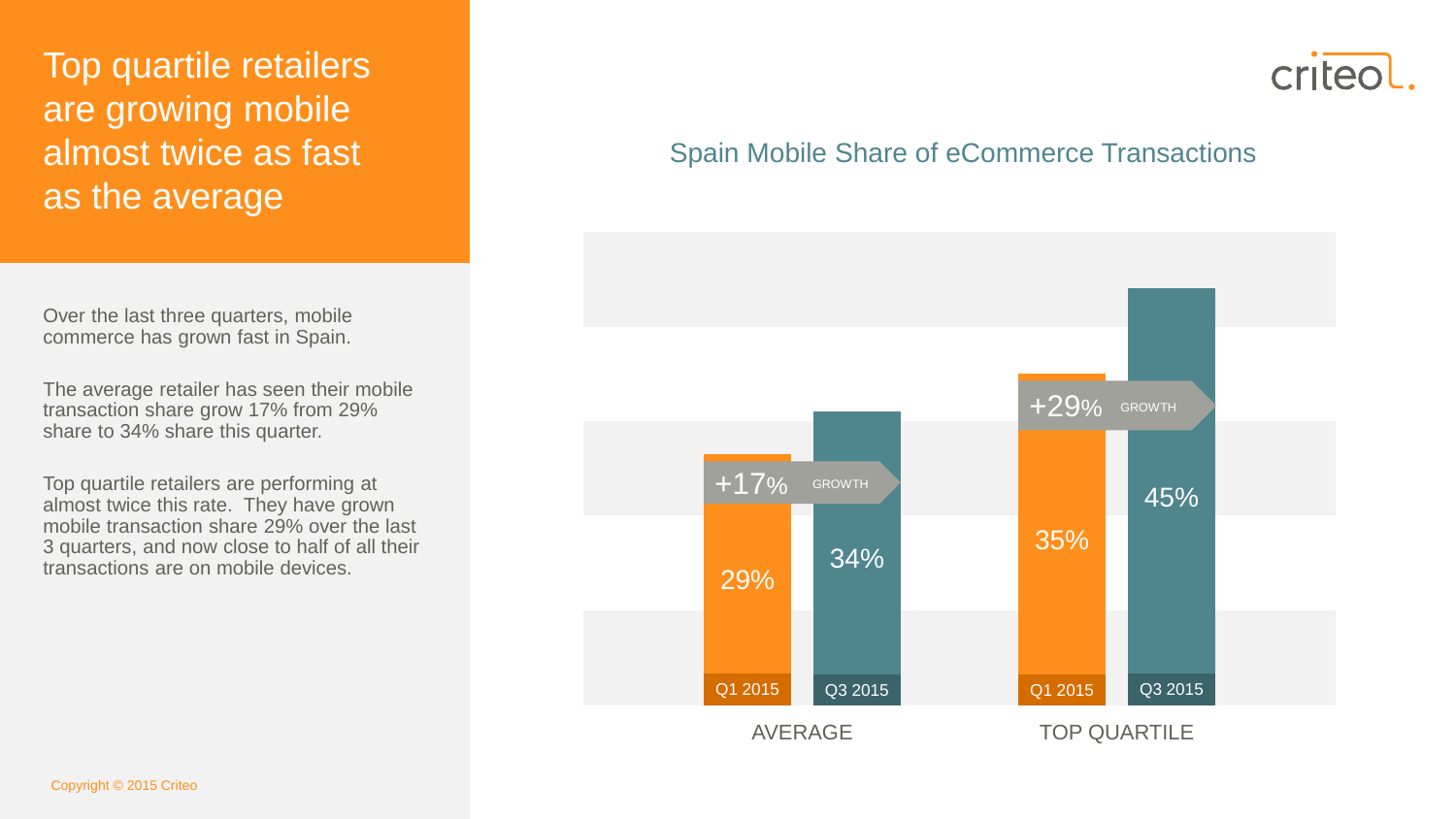## Smartphones continue to displace tablets in Spain

The majority of mobile transactions in Spain come from smartphones, with a share of 58% this quarter.

As smartphone screens continue to grow, they have gained share over tablets. This suggests that consumers are increasingly comfortable purchasing on smartphones.

## criteo

#### Spain Smartphone Share of Mobile Transactions

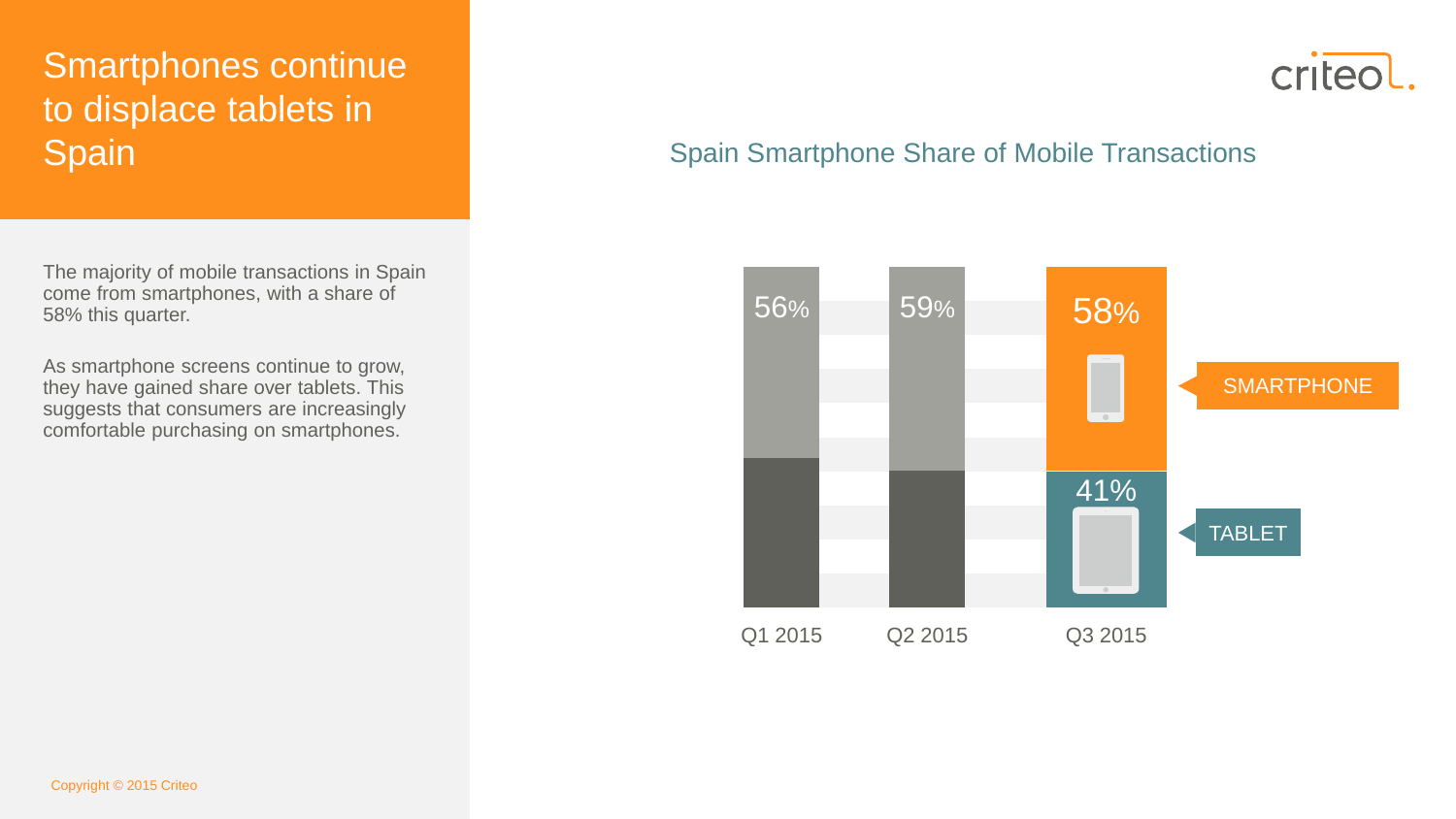## Top quartile retailers are doing an even better job on smartphones

The top quartile retailer has optimized their smartphone conversion rate and is two times better than the average retailer. The conversion rate for top retailers is 3.2% while the conversion rate for the average is 2.0%.



#### Spain Smartphone Conversion Rate

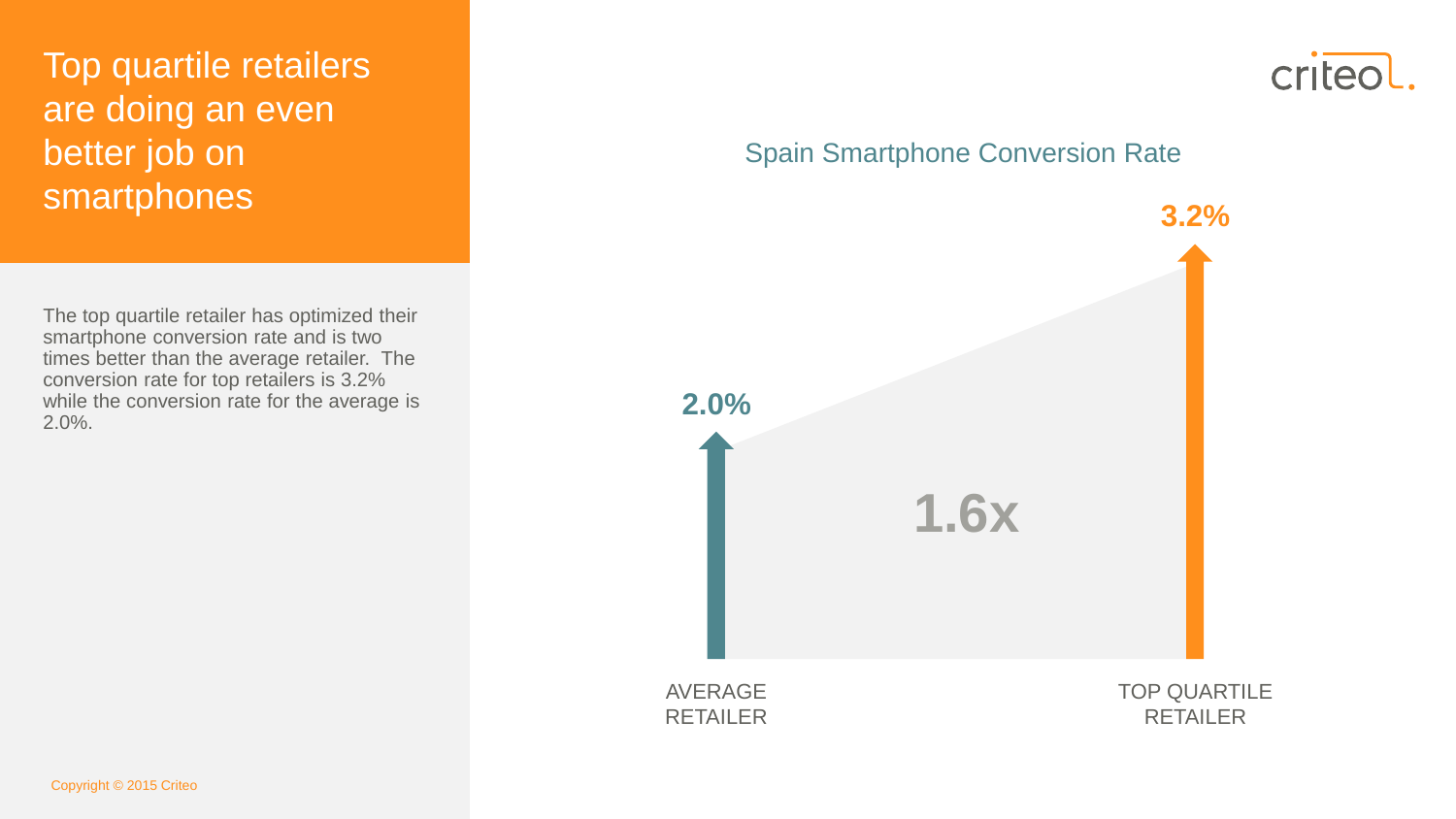Global Mobile **Commerce Trends** 



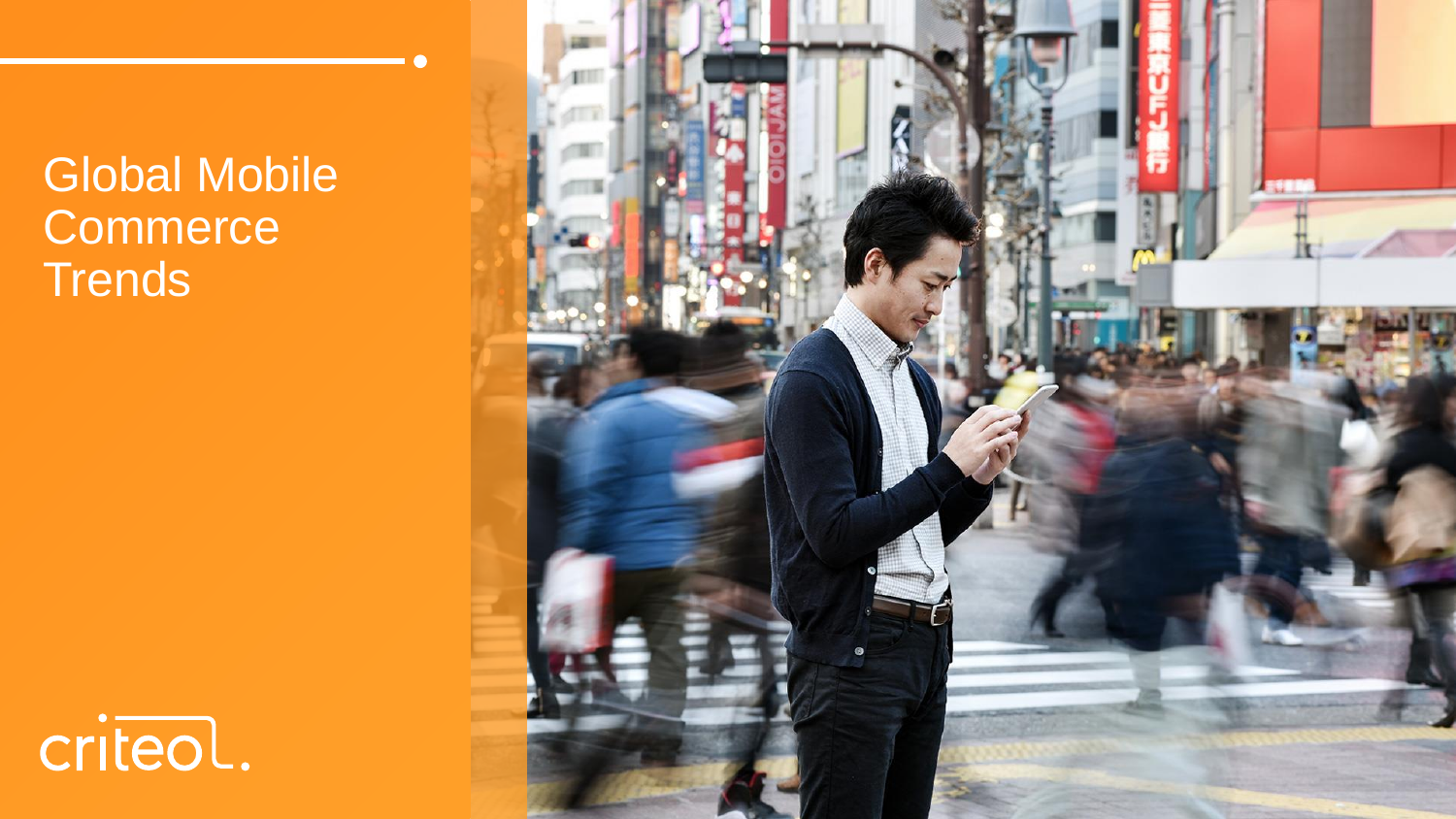## Global mobile transaction share is at 35%

mCommerce is now 35% of all eCommerce transactions globally – based on an accurate weighting of eCommerce market size by country.

Spain is in the middle of the pack, at 34,3%, which suggests there is a lot of growth ahead.

The UK is now performing at Asia levels with 46% of its ecommerce transactions coming in from mobile.

Low penetration markets are growing very fast.

Countries with the highest mobile adoption are fairly stable. As a result, cross-device purchasing is likely to be the long-term normal rather than a mobile-only world.



#### Mobile Share of Retail eCommerce Transactions

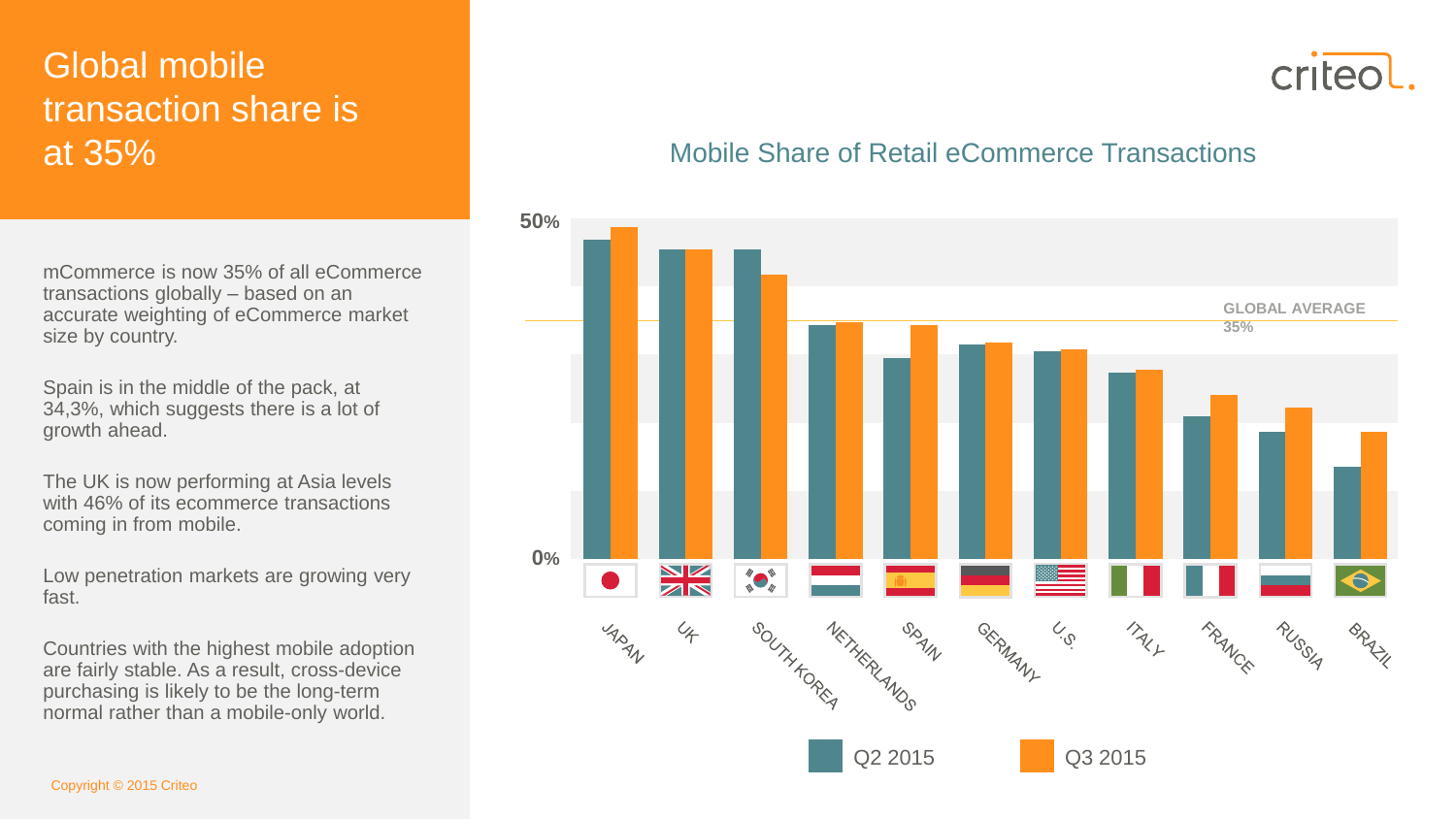## Worldwide, cross device purchasing is 50% of eCommerce transactions

Cross-device purchasing doesn't just happen in the U.S. In fact, levels are even higher in all other markets.

## criteol

#### Cross-Device Share of Retail eCommerce Transactions\*



\* Where the customer has more than one device. Based on Criteo's Universal Match product providing exact matches of users across multiple devices. Copyright © 2015 Criteo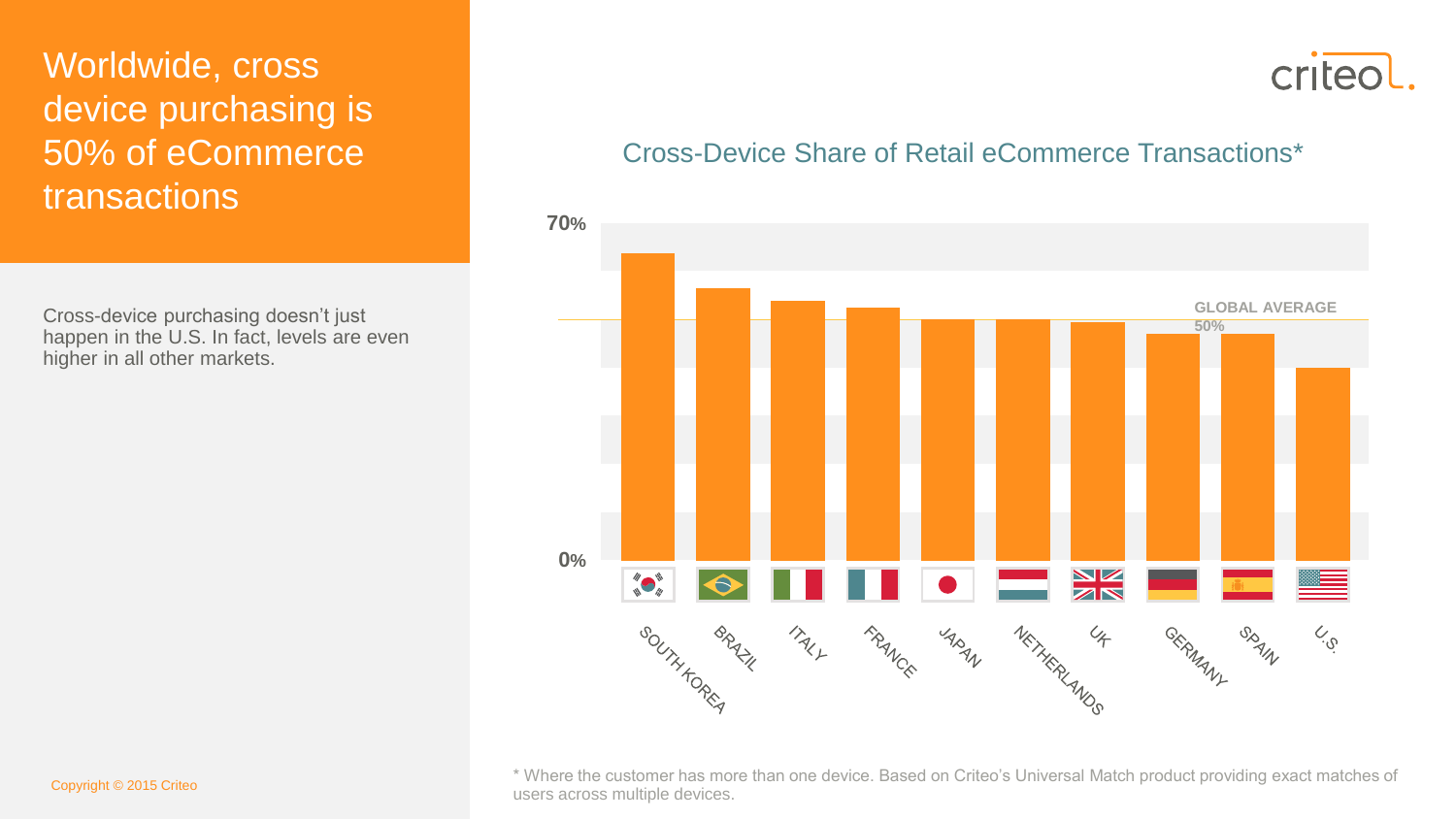#### Smartphone continues to dominate worldwide

Across the globe, smartphone has a higher share of mobile transactions than tablet.

For Spain, 22% of transactions occurred on smartphones and 12% on tablet tablets. Japan and South Korea see over 40% of eCommerce transactions from smartphones.

Tablets are still a bit bigger than phones in the UK, Germany, France, Netherlands and Russia. But globally smartphone growth is much higher than tablet.

#### Smartphone and Tablet Share of Retail eCommerce Transactions

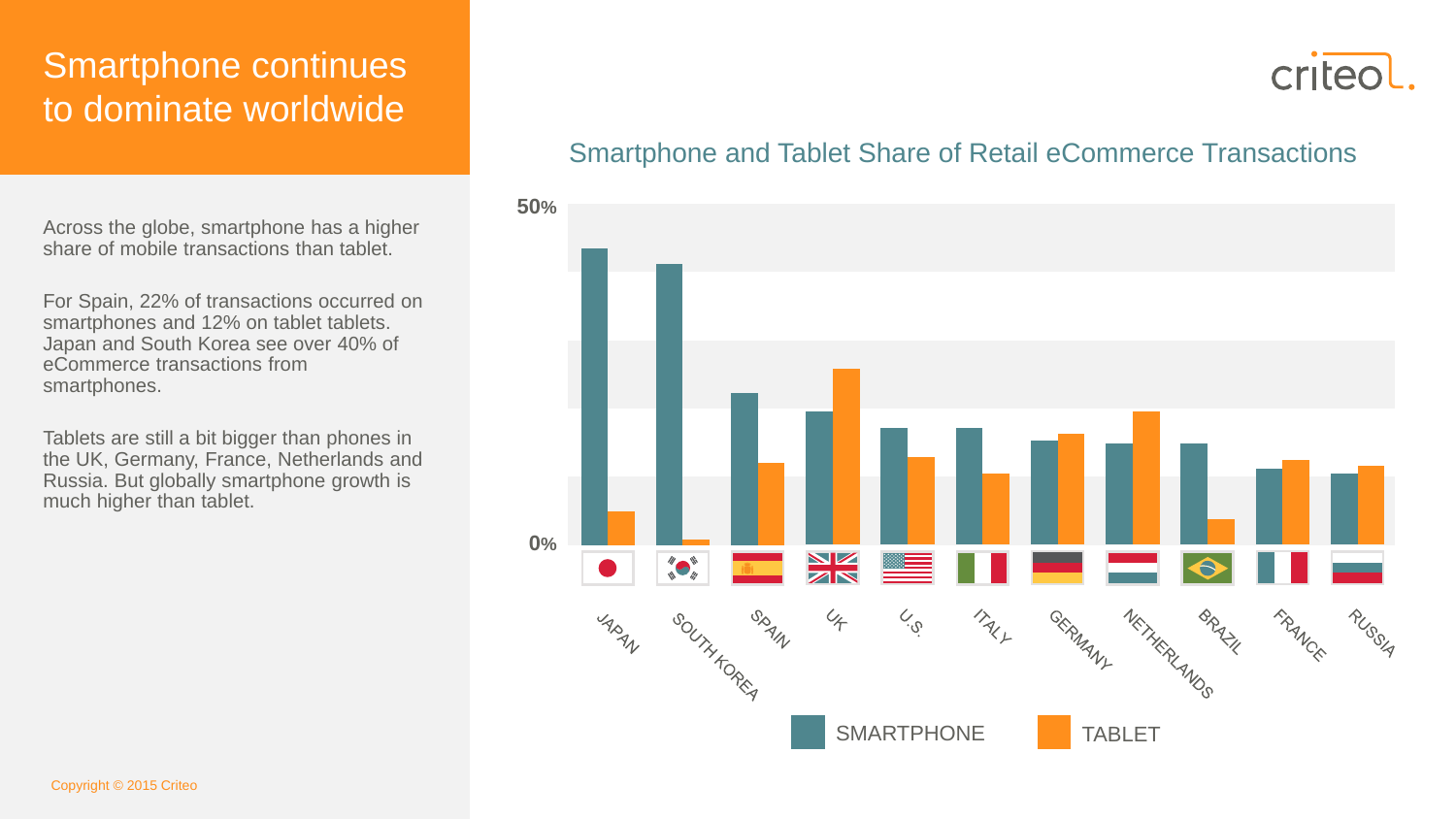## U.S. conversion rate is in line with global average

The UK has a higher conversion rate than Western countries, due to better usability and customer experience on mobile websites.

Mobile conversion rates in Japan are almost three times higher than the U.S.

## criteol

#### Retail Mobile Conversion Rates Compared to the U.S.

(Benchmarked at 100)

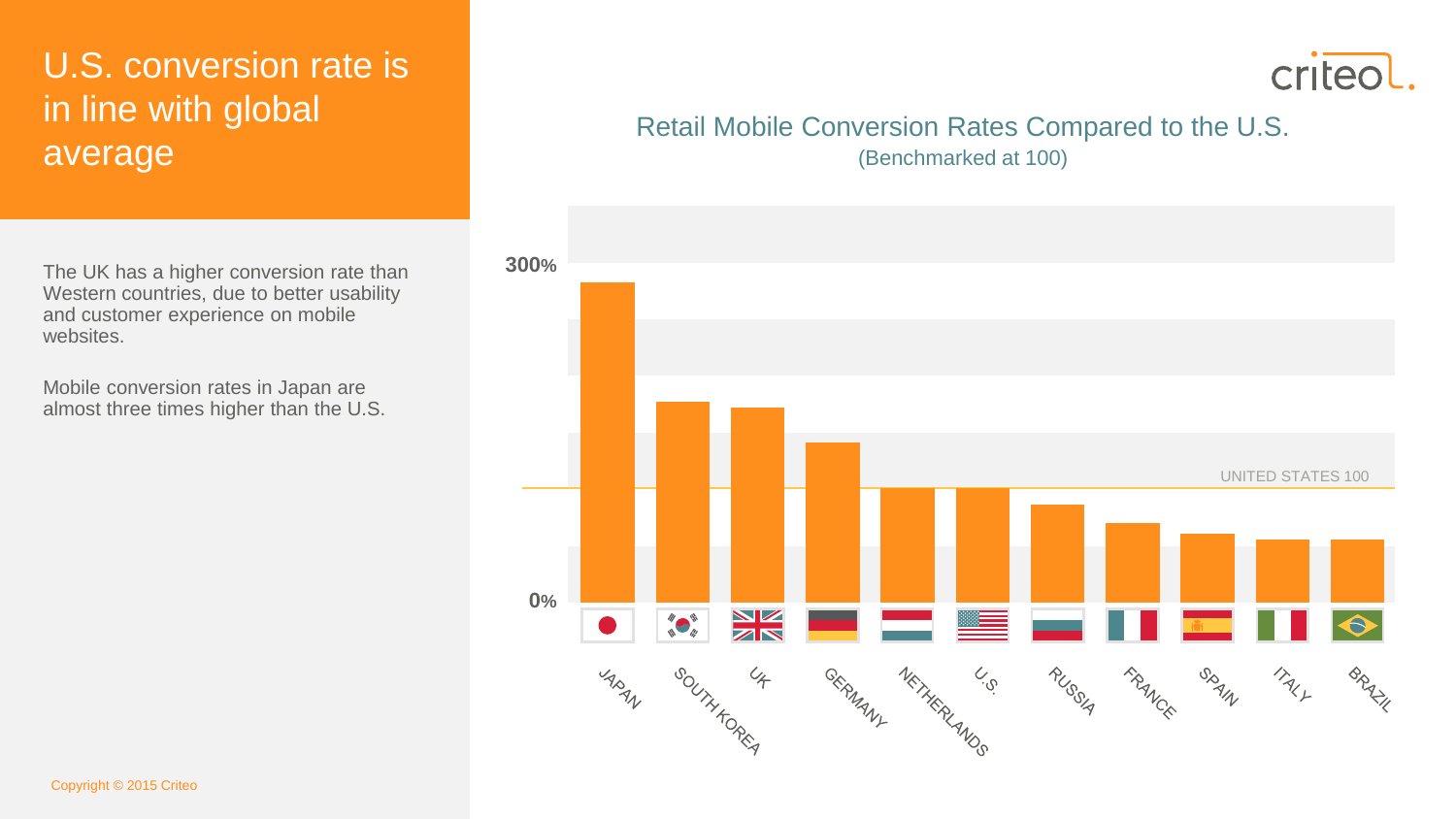# What will the future look like?



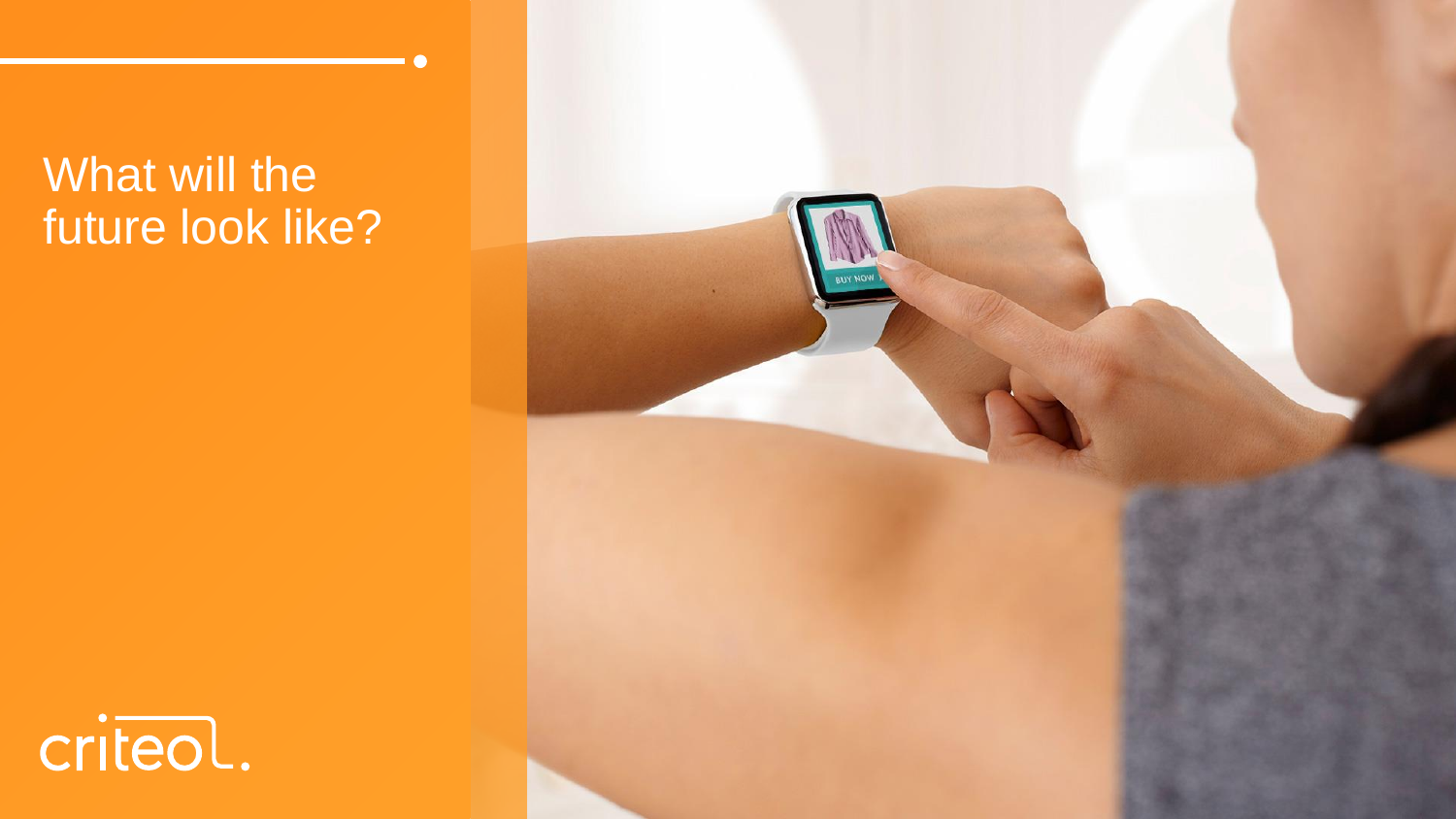

We see four big trends:

- **Growth in mCommerce is on a roll.** By year-end, mobile share of eCommerce transactions is forecast to reach 33% in the U.S., 36% in Spain and 40% globally.
- Smartphones will continue to displace slower-growing tablets due to larger available screens. Apple is gaining ground on Android, but both are winners vs. a shrinking desktop.
- **Apps are the next frontier.** Advertisers will start to significantly invest in their mobile app as a way to drive more conversions than desktop and engage with their loyal customers.
- **Dealing with cross-device behavior is the biggest challenge and opportunity for marketers in 2015.** With almost half of transactions already cross-device, marketers have to talk to people and no longer to devices.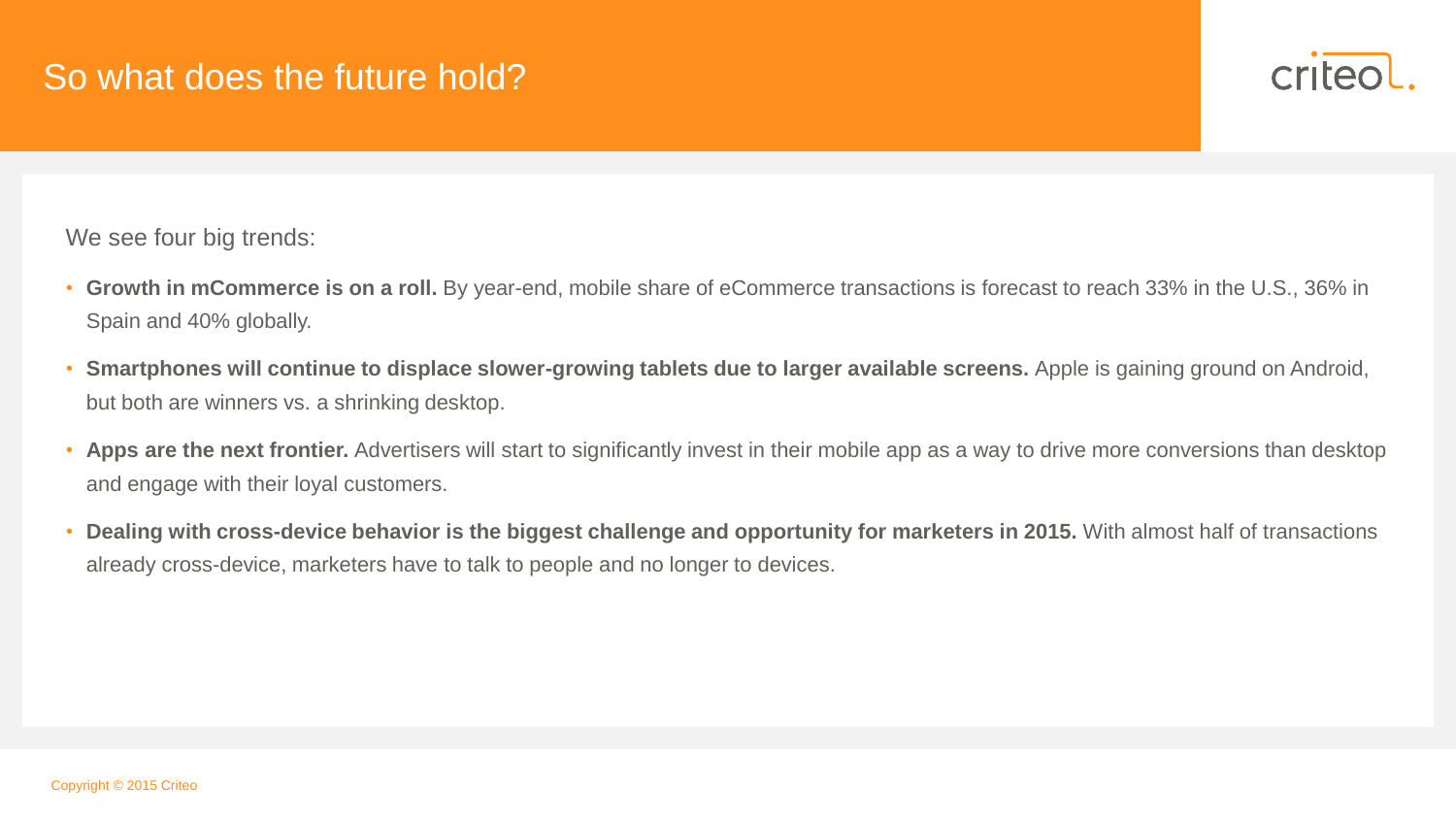## Mobile Commerce Report Methodology



#### Individual transaction data analyzed **Exercise 20 How can marketers use this data?**



Over 3,000 online retail and travel businesses globally



1.4 billion transactions per year across both desktop and mobile sites



\$160 billion in annual sales



Benchmark your performance on relevant KPIs for your mobile browser, mobile app and cross-device channels



\*Data analyzed is for customer browsing and shopping behavior in April 2015, across desktop and all mobile devices (including iPhone, iPad, and Android smartphones and tablets) Copyright © 2015 Criteo